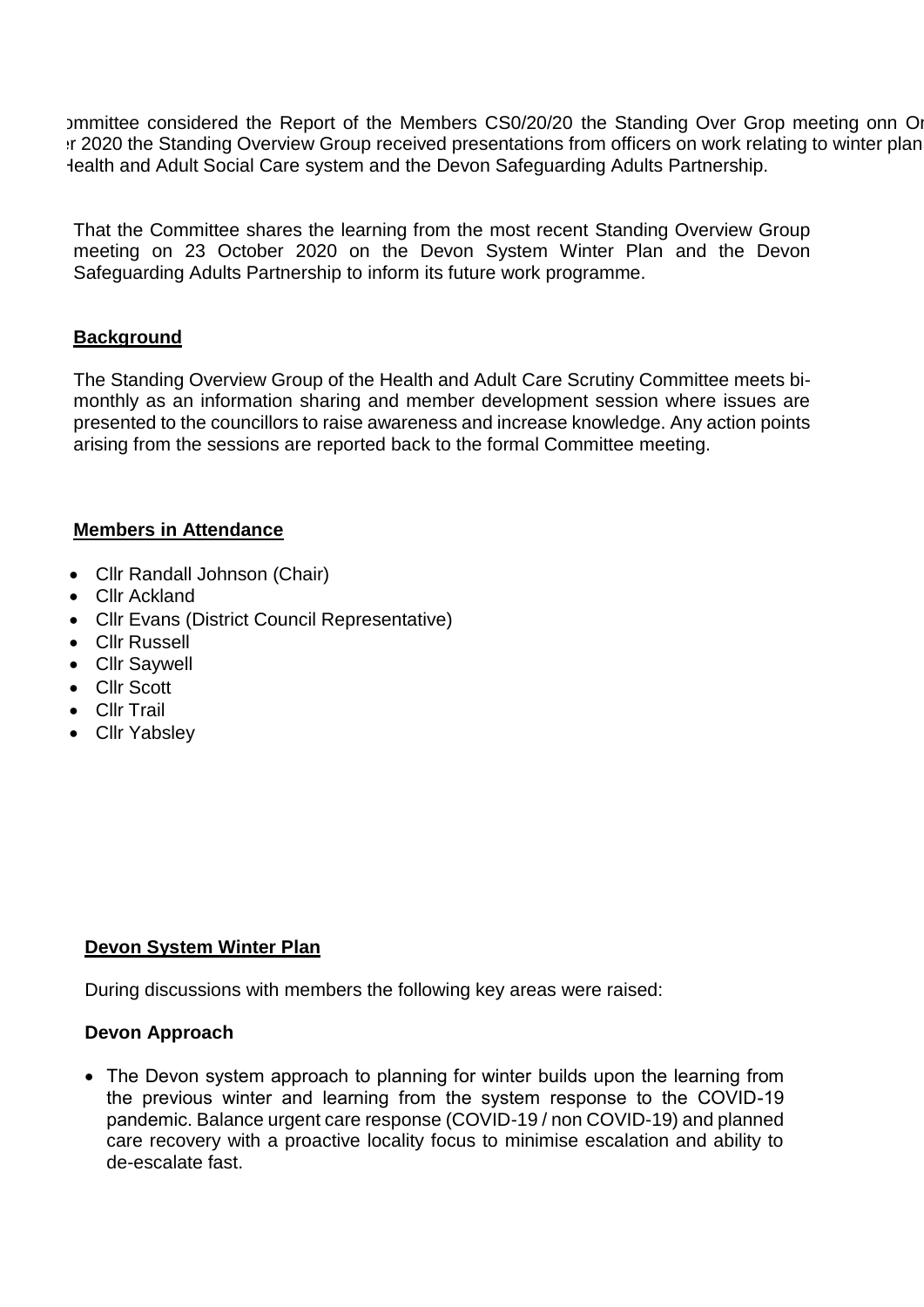- Ensures that the additional pressure on services does not compromise the safe and effective delivery of services for Devon patients.
- Reflects operational actions at both a locality and a system level to ensure effective delivery of the plan.
- Establishes the system escalation arrangements, which build upon the arrangements in individual organisations.
- $\bullet$  Identifies the key risks and mitigating actions.

# **Testing**

- Follow all Public Health England/Department of Health and Social Care policies on testing in both acute and community settings.
- Weekly COVID-19 testing for care home staff and 4 weekly testing for residents. Plans for testing of health & care staff visiting care homes.
- Testing capacity is prioritised for pre-discharge testing of all patients transferring to care home settings and this is now well established as routine across the Devon system.
- Developed a joint [testing strategy for the Peninsula w](https://newdevonccg.sharepoint.com/sites/WinterPlan/Shared%20Documents/General/system%20files/Testing%20Strategy%20for%20the%20Peninsula%20-%20July%202020%20v4%20FINAL.pdf)ith partners in Cornwall. A daily report of laboratory capacity and the number of tests undertaken per day is received to ensure real-time information on capacity and utility of testing resource.

# **Infection Prevention Control**

- Infection Prevention Control (IPC) support for community health and care services and primary care medical services is in place through the recently implemented Community Infection Management service integrated within the 4 acute providers specialist teams and with additional microbiology cover available. This ensures responsive specialist advice for all out of hospital services.
- The service will support in the winter months when there are the additional winter pressures of influenza and viral gastroenteritis.
- Plans are in place in local authorities to support particularly 'at risk' areas such as supported living and day services where the IPC risk is greater due to the social nature of the service.
- NHS Nightingale Hospital Exeter has been ready to receive patients since July and has been inducting and training staff. It is currently in standby mode ready to take 1 ward of patients within 72 hours. The hospital provides a fully-equipped environment to care for patients with COVID-19, has 116 beds, divided into five wards – all capable of providing mechanical ventilation, with two Wards designated for ICU.

### **Delivering an Expanded Flu Vaccination Programme**

- A multi-agency Devon-wide flu planning and oversight group will enable monitoring of vaccine uptake rates and outbreaks in the system and provide prompt support or resolution to challenges as they may arise throughout the flu programme.
- A flu immunisation plan sets out the specific activities that will ensure there is an offer to 100% of frontline health and care workers, as well as maximise uptake for housebound patients, residents of care homes, shielded patients and their household contacts.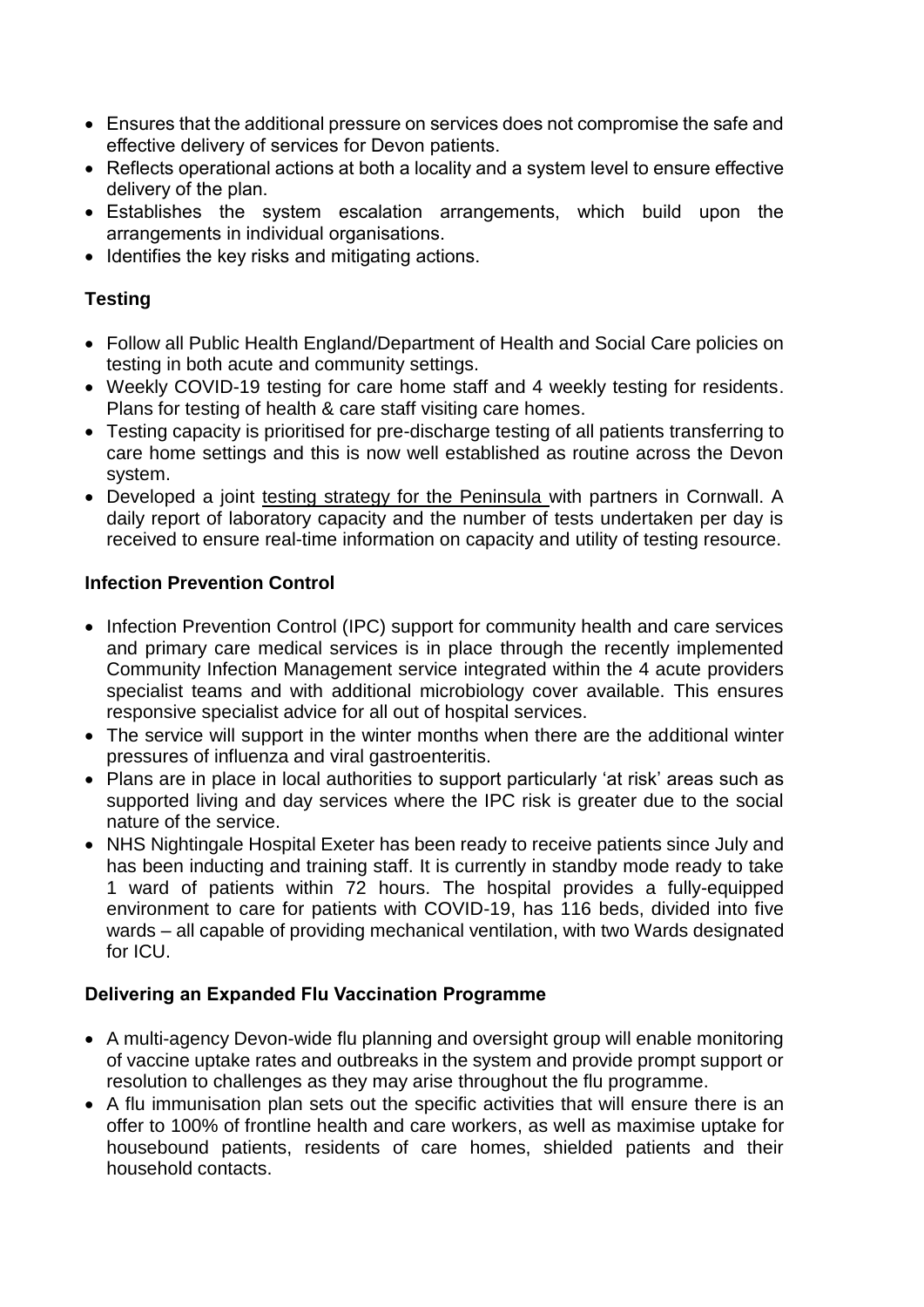Devon's communications and engagement strategy includes action to increase vaccination.

# **Primary Care**

Key aim of winter planning is to secure the resilience of primary care providers, enabling them to maintain a level of access to their patients that can meet urgent primary care need and minimises risk of escalation to other parts of the system. From a system perspective, the main priorities for primary care winter planning are:

- $\triangleright$  Maximising opportunities through digital acceleration remote working, eConsults etc.
- $\triangleright$  Enhanced support to care homes working with multi-disciplinary teams as part of the Primary Care Network (PCN) requirements.
- $\triangleright$  Extended Access maximising uptake of extended access in primary care and embedding 111 direct referral into primary care workflows.
- $\triangleright$  Supporting primary care delivery of the flu vaccine.
- $\triangleright$  Enhancing primary care data collection.
- $\triangleright$  Ensuring primary care engagement in locality forums and winter plans.
- $\triangleright$  PCN development.
- $\triangleright$  Estates development prioritisation.
- $\triangleright$  Strengthening our Primary Care workforce.

#### **Locality Winter Planning**

System winter plan underpinned by four locality plans, with demand and capacity modelling and plans for:

- $\triangleright$  Emergency Department
- $\triangleright$  Emergency admissions
- $\triangleright$  Elective activity
- $\triangleright$  Out of hospital care with focus on demand and capacity required for patient discharges in compliance with the Discharge to Assess model.

The challenge is balancing emergency demand and capacity whilst protecting elective capacity, crucial to address the lengthening waiting lists. Key to this are the initiatives to avoid unnecessary attendance/admission to hospital and effective management of patient flow through the system; funded through winter monies and integrated Better Care Fund (iBCF).

#### **Ensuring Workforce Resilience**

Actions to support staff health and wellbeing include:

- $\triangleright$  Regular promotion of the national health and wellbeing offer.
- $\triangleright$  Extensive and regular system and organisational communications provided to staff, including those across primary care and social care including regular webinars hosted by the CCG.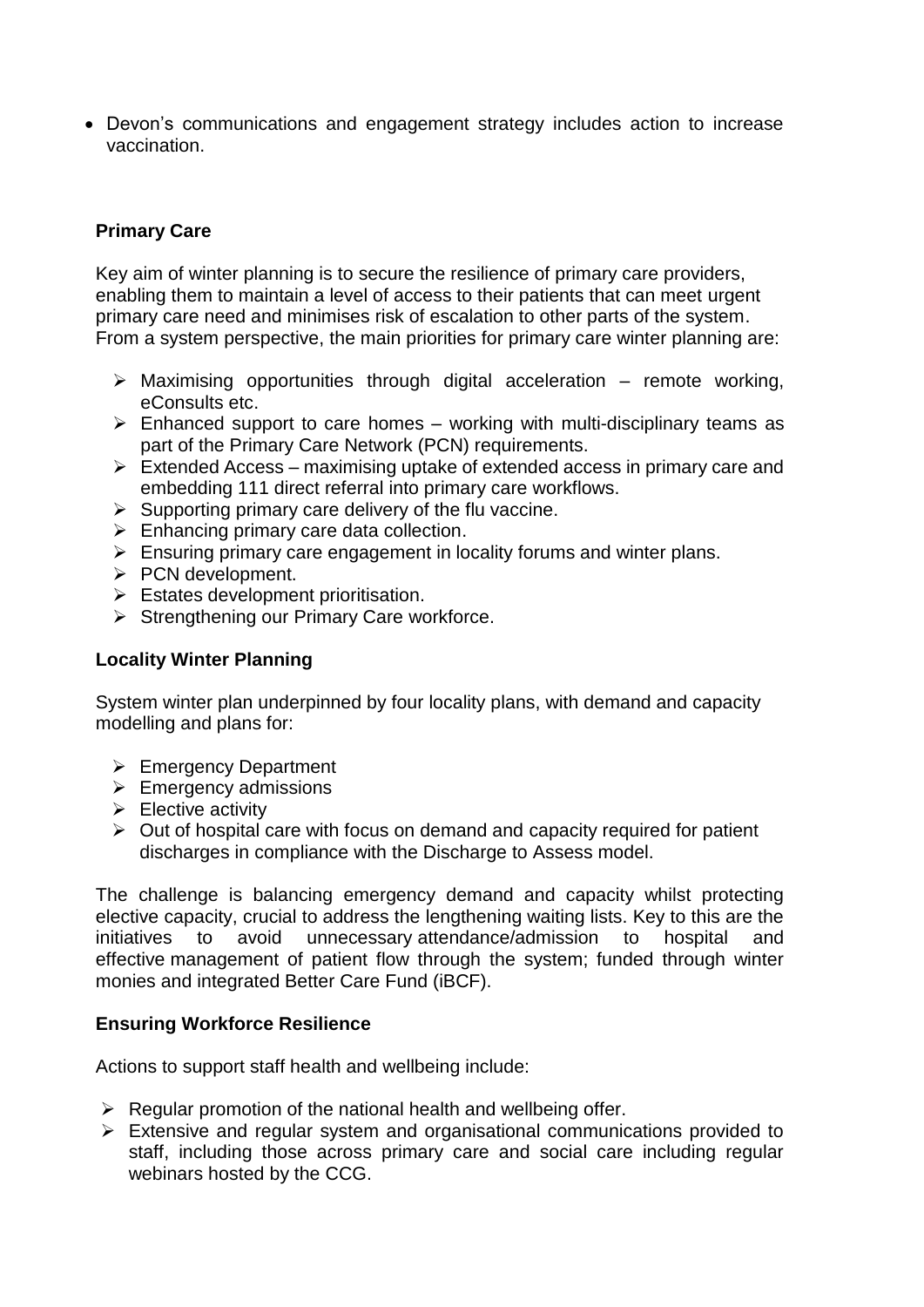- $\triangleright$  DPT Talkworks service, a priority pathway for those people working in the NHS, Social Care and the Police.
- All staff able to access Occupational Health and Employee Assistance Programmes.
- $\triangleright$  Free staff parking offered across all NHS sites.
- $\triangleright$  Rest and recuperation offer to staff in all NHS organisations with clear quidance. Regular communications to staff to encourage taking time off and taking leave in particular before winter pressures.
- $\triangleright$  Provision of adequate PPE for all services across the health & care system to protect staff and support workforce resilience and capacity throughout winter is critical
- $\triangleright$  Health inequalities amongst staff, has been brought to the forefront as a result of COVID-19. All BAME staff and staff at higher risk must have a risk assessment in their role to ensure appropriate measures are in place to keep them safe.

### **Communications / Public Messaging**

Key areas of focus for 2020/21 communications campaign include:

- $\triangleright$  Think 111 First behaviour change campaign to encourage contacting 111 before attending Emergency Departments.
- $\triangleright$  Digital offer eConsult, video consultations, NHS app etc.
- $\triangleright$  Flu all groups and added messaging on measures in place to keep people safe, limit exposure, etc.
- $\triangleright$  Mental health support available for people, especially on approach to Christmas and New Year, and launch of 24/7 crisis lines, as well as crisis cafes.

#### **Issues Identified by Members**

The following issues were identified by members during their discussion with officers:

- The need for people going home with personal care packages to be routinely tested for COVID-19.
- Concern about testing of domiciliary care staff and risk of asymptomatic personal care workers visiting the vulnerable. Officers advised that there is limited capacity to offer testing to all private domiciliary care providers. If anyone has symptoms, they will be prioritised for a test through Pillar 1.
- Concern about risk of contracting COVID-19 for people who are at home and receiving domiciliary care. Officers advised that this would be a very small number from the data they have available on this.
- Personal protective equipment (PPE) has a hugely important role. There have been challenges along the way, but domiciliary care providers have effective PPE.
- Test results for symptomatic individuals takes between 4–12 hours, though have some access in emergency to 15 minute tests. Tests for asymptomatic is 2–5 days but working with national teams to try to get this time down.
- Public Health advice in Devon has been that visiting a care home can be undertaken safely, but that the final decision on this is with the care home. Members highlighted mental health impact where individuals are not being visited.
- All care settings in Devon can access quality assured PPE.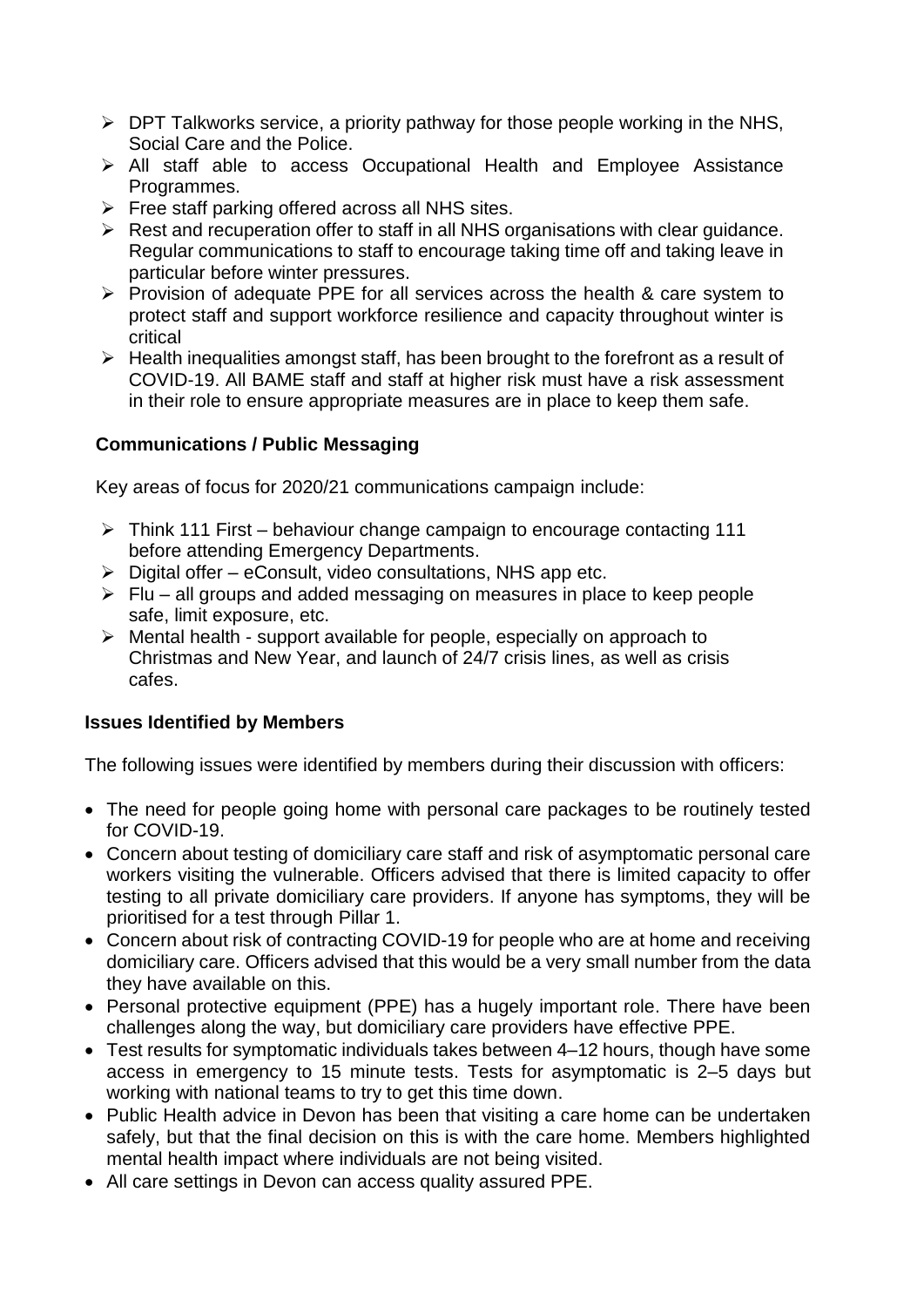- Need a critical mass of 40% COVID-19 patients at RDE to open the Nightingale.
- Good uptake on flu vaccinations and supply available. Officers advised that the ambition is to reach 100% of all staff and are certainly expecting to exceed 74% from last year. Members hoped to see the figures for flu vaccinations reach at least 90%.
- Only 1 or 2 care homes in Devon are not now linked to a PCN and officers are working on this.
- Members flagged up their role in communicating with their local communities in terms of directing people to use 111 and the digital offer available.
- Sewage testing for COVID-19.

# **Devon Safeguarding Adults Partnership**

Officers presented to members on the legislative requirement of the Devon Safeguarding Adults Partnership (DSAP) and highlighted the following:

- Safeguarding adults' means protecting an adult's right to live in safety, free from abuse and neglect.
- Preventing abuse or neglect from happening in the first place.
- Stopping abuse and neglect where it is taking place.
- Protecting an adult in line with their views, wishes, feelings and beliefs,
- Empowering adults to keep themselves safe in the future.
- Everyone taking responsibility for reporting suspected abuse or neglect.
- COVID-19 has had an impact on DSAP referrals with firstly a reduction and then an increase in numbers but this has been in line with the rest of the Country.
- The biggest increase in concerns has been self-neglect, neglect and acts of omission and domestic abuse.
- The nature of enquiries has changed through the pandemic to those where isolation is a feature - psychological, self-neglect and domestic abuse but the numbers are small.
- DSAP campaign to increase the level of public awareness of adult abuse and how to recognise the signs, encourage individuals affected, friends, family and neighbours to report any concerns by promoting how and where they can seek advice and support.
- Reaching people who have connections to adults who may be, or are, at risk of abuse or neglect including those with physical or learning disabilities, and people with mental health issues.

The Chair of the DSAP then presented the 2019/20 Annual Report, during which the following issues were raised during the discussion with members:

- It was felt last year that the number of safeguarding concerns in Devon was not as high as it should be. Officers undertook a deep dive on this and identified how partners could work better together.
- DSAP at a place where there is good challenge and holding partners to account.
- There is a strong team sitting behind DSAP now and a huge amount of progress has been made in recent years.
- There will be more to learn through the challenges presented by COVID-19.